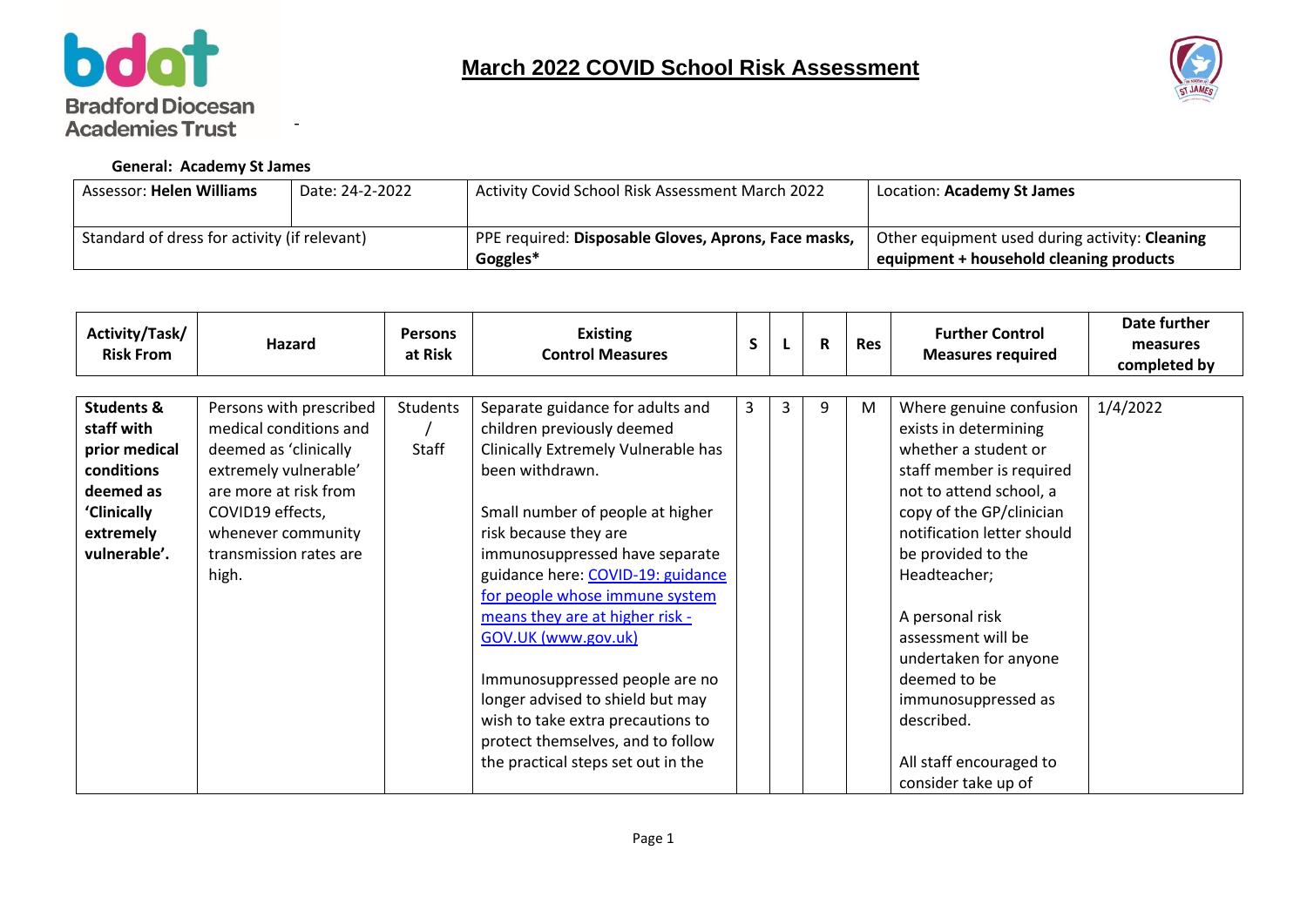



|                                                             |                                                        |                               | guidance to minimise their risk of<br>exposure to the virus.<br>We welcome your support in<br>encouraging vaccine take up and<br>enabling staff who are eligible for a<br>vaccination to attend booked<br>vaccine appointments where<br>possible even during term time.                                                                                                                                                                                                                                                                                                                                                                                                                             |   |   |   |   | vaccinations available,<br>and booster vaccines if<br>appropriate.<br>Occupational<br>Health<br>used for staff if required                                                                                     |          |
|-------------------------------------------------------------|--------------------------------------------------------|-------------------------------|-----------------------------------------------------------------------------------------------------------------------------------------------------------------------------------------------------------------------------------------------------------------------------------------------------------------------------------------------------------------------------------------------------------------------------------------------------------------------------------------------------------------------------------------------------------------------------------------------------------------------------------------------------------------------------------------------------|---|---|---|---|----------------------------------------------------------------------------------------------------------------------------------------------------------------------------------------------------------------|----------|
| <b>Persons</b><br>entering site<br>with COVID19<br>symptoms | Transmission of<br>COVID19 to the School<br>community. | Students/<br>Staff/<br>Others | Pupils, staff and other adults<br>should follow public health<br>advice which does not require self<br>isolation at this point. However,<br>they should not come into school if<br>they have symptoms, have had a<br>positive test result or other<br>reasons requiring them to stay at<br>home due to the risk of them<br>passing on COVID-19.<br>Should the academy have several<br>confirmed cases within any 14 day<br>period, this may be viewed as a<br>potential outbreak.<br>Leaders must inform BDAT and the<br>dedicated advice service who will<br>escalate the issue to the local<br>health protection team where<br>necessary and advise if any<br>additional action is required, such | 4 | 2 | 8 | M | RA's to be checked by<br><b>BDAT</b> central team.<br>Anyone with symptoms<br>should book a free NHS<br>test<br>https://www.gov.uk/get-<br>coronavirus-test<br>and follow the latest<br>government guidelines. | 1/4/2022 |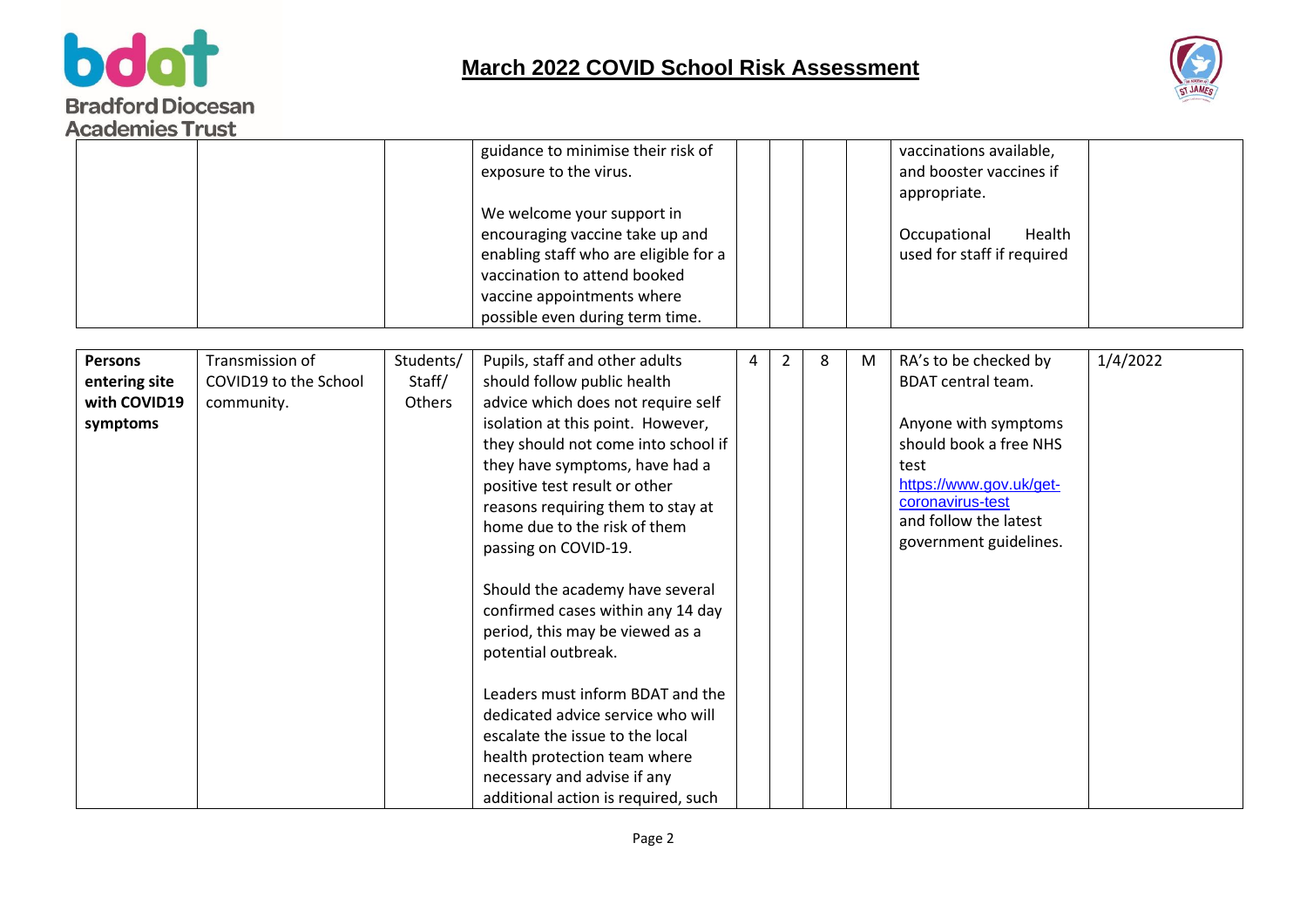



|                                                                                                                                              |                                                       |                               | as implementing elements of the<br>academy outbreak management<br>plan.<br>Contact to be made with the DfE<br>helpline on 0800 046 8687 and<br>selecting option 1 for advice on the<br>action to take in response to the<br>potential outbreak.                                                                                                                                                                                                                                                                                                                                                                                                                                                                                                         |   |                |   |   |                                                                                                                                                                                                                                                                                                                                                                                                                             |          |
|----------------------------------------------------------------------------------------------------------------------------------------------|-------------------------------------------------------|-------------------------------|---------------------------------------------------------------------------------------------------------------------------------------------------------------------------------------------------------------------------------------------------------------------------------------------------------------------------------------------------------------------------------------------------------------------------------------------------------------------------------------------------------------------------------------------------------------------------------------------------------------------------------------------------------------------------------------------------------------------------------------------------------|---|----------------|---|---|-----------------------------------------------------------------------------------------------------------------------------------------------------------------------------------------------------------------------------------------------------------------------------------------------------------------------------------------------------------------------------------------------------------------------------|----------|
| <b>COVID19 virus</b><br>being<br>accidentally<br>brought onto<br>the site and/<br>or displays<br>COVID19<br>symptoms<br>whilst at<br>School. | Transmission of<br>COVID19 to the<br>school community | Students/<br>Staff/<br>Others | Ensure good hygiene for everyone.<br>Hand hygiene: Frequent and<br>thorough hand cleaning is now<br>regular practice. Ensuring that<br>pupils and staff clean their hands<br>regularly, with soap and water or<br>hand sanitiser.<br>Respiratory hygiene: The 'catch it,<br>bin it, kill it' approach continues to<br>be very important to us.<br>The e-Bug COVID-19 website is<br>used to access resources including<br>materials to encourage good hand<br>and respiratory hygiene.<br>Use of personal protective<br>equipment (PPE) Most staff in<br>schools will not require PPE<br>beyond what they would normally<br>need for their work.<br>Further guidance on the use of PPE<br>in education, childcare and<br>children's social care settings | 4 | $\overline{2}$ | 8 | M | Whilst awaiting<br>collection<br>students should be<br>isolated in a<br>designated room,<br>behind a closed door<br>with the window<br>open, and appropriate<br>adult supervision.<br>Should anyone develop<br>COVID-19 symptoms,<br>however mild, they will<br>be sent home and they<br>should follow public<br>health advice.<br>Whilst awaiting<br>collection<br>students should be<br>isolated in a<br>designated room, | 1/4/2022 |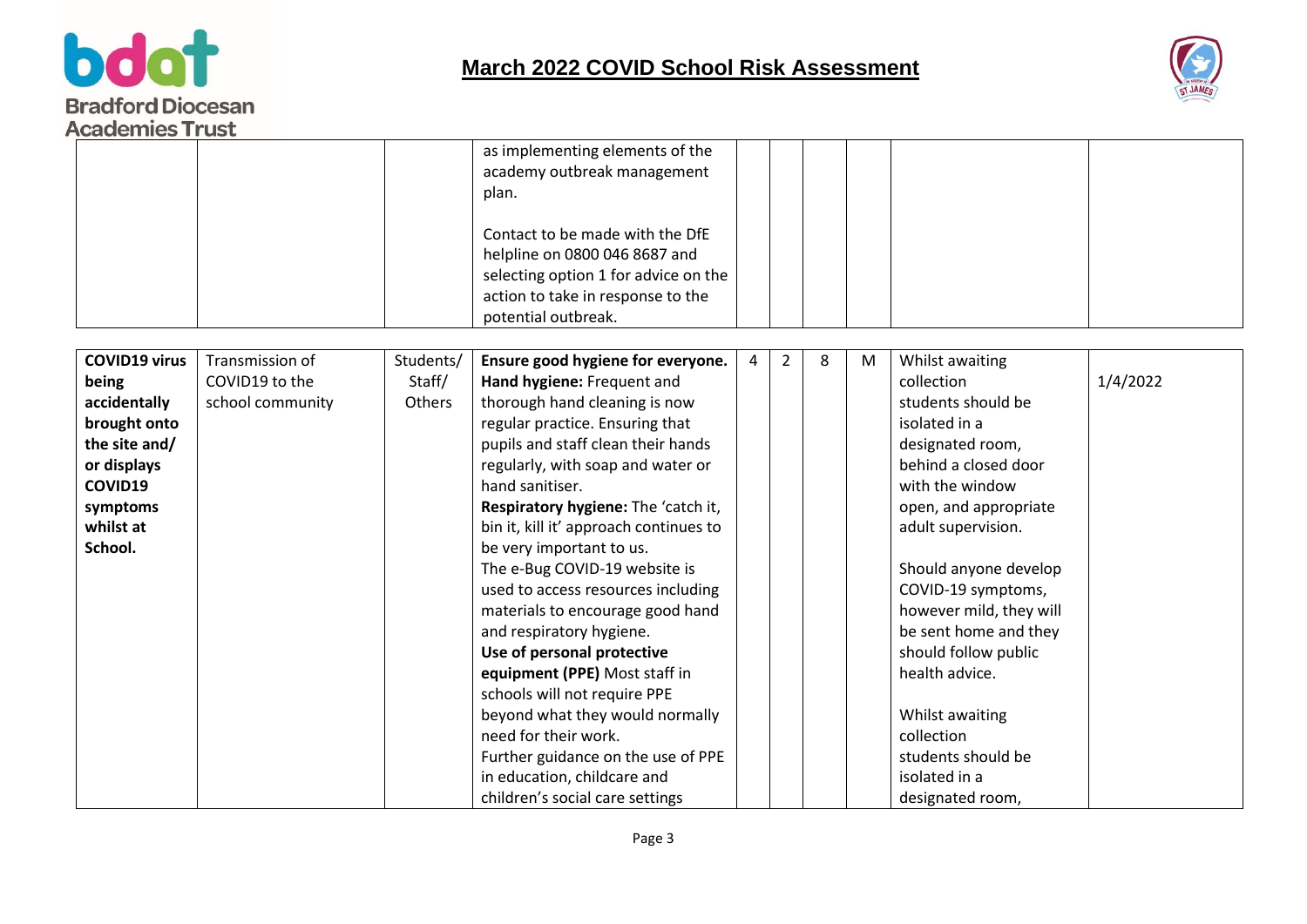



|  | provides more information on the     | behind a closed door        |  |
|--|--------------------------------------|-----------------------------|--|
|  | use of PPE for COVID-19. A           | with the window open        |  |
|  | director of public health may        | and appropriate adult       |  |
|  | should be temporarily be worn by     | supervision.                |  |
|  | all in communal areas or             |                             |  |
|  | classrooms (unless exempt).          | Any rooms they use          |  |
|  | Otherwise, no pupil should be        | should be cleaned after     |  |
|  | denied education on the grounds      | they have been collected.   |  |
|  | that they are, are not, wearing a    |                             |  |
|  | face covering.                       | Anyone who tests            |  |
|  |                                      | positive should stay at     |  |
|  | <b>Maintain appropriate cleaning</b> | home for 5 days and         |  |
|  | regimes.                             | return once fit or          |  |
|  | We have put in place and maintain    | following 2 clear LFD tests |  |
|  | an appropriate cleaning schedule.    | on day 5, 6, staying away   |  |
|  |                                      | from school for up to 10    |  |
|  | The school is part of the UV filter  | days maximum.               |  |
|  | trial in Bradford from Y1-Y6 to      |                             |  |
|  | support clean air.                   | Existing LFD stockpiles to  |  |
|  | This includes regular cleaning of    | be made available to staff  |  |
|  | areas and equipment (for example,    | for day 5 & 6 home          |  |
|  | twice per day), with a particular    | testing following a         |  |
|  | focus on frequently touched          | positive COVID result       |  |
|  | surfaces.                            | from a PCR test. Staff      |  |
|  |                                      | and pupils can access test  |  |
|  | Keep occupied spaces well            | kits through local          |  |
|  | ventilated.                          | pharmacists and online.     |  |
|  | School will maintain its one-way     |                             |  |
|  | system for drop off and pick up      |                             |  |
|  | before and after school.             |                             |  |
|  | It is important to ensure the        |                             |  |
|  | academy is well ventilated and that  |                             |  |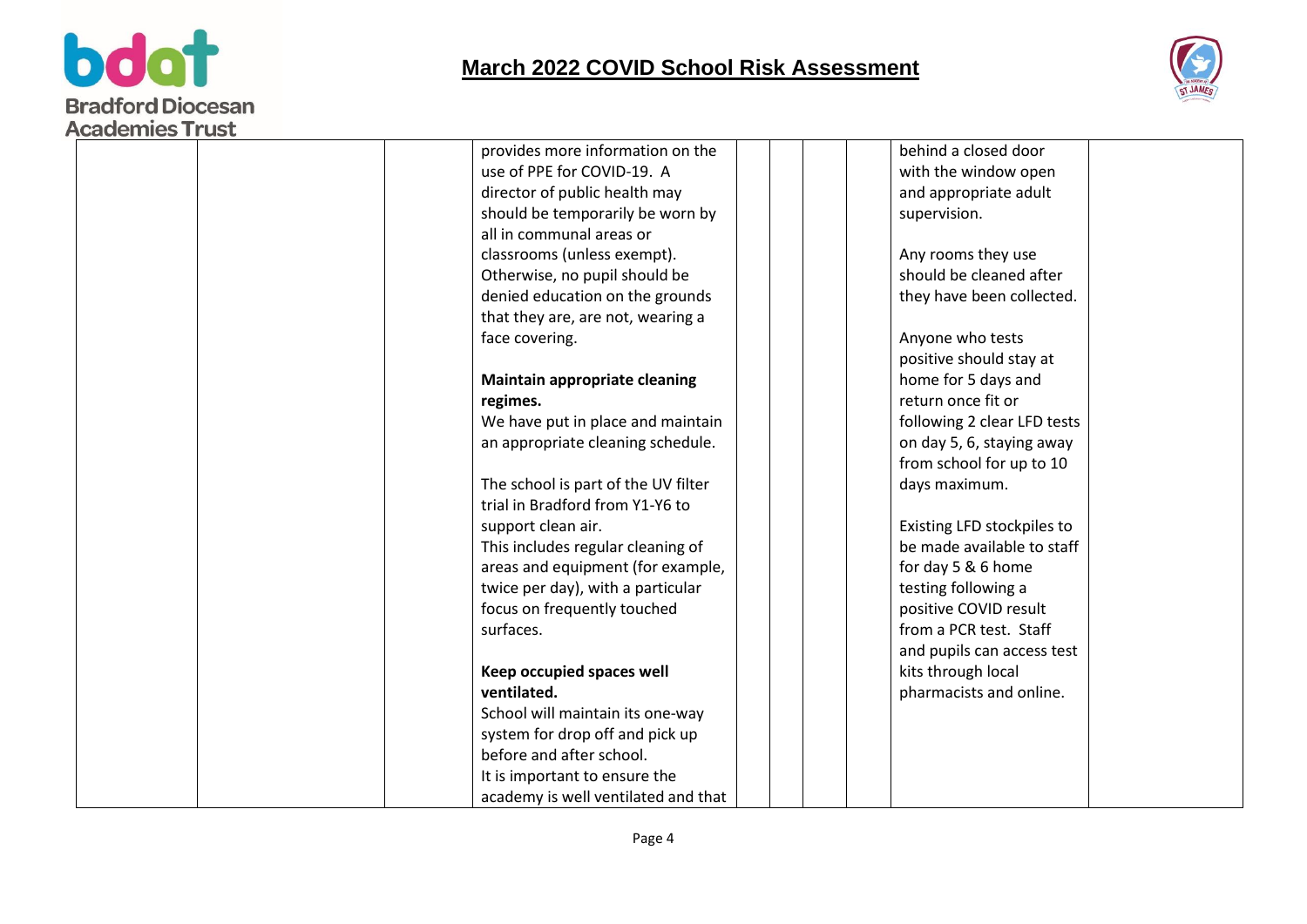



| <b>UCRACILICS IT ASP</b> | a comfortable teaching<br>environment is maintained. All<br>areas have been assessed to<br>identify any poorly ventilated<br>spaces as part of the risk<br>assessment and improvements to<br>improve fresh air flow in these<br>areas has been actioned.<br>Government issued CO2 monitors<br>to be used around school to<br>monitor CO2 levels across the<br>school day. Average readings to be<br>evaluated and additional control<br>measures put in place if readings<br>more than 1500ppm CO2 in<br>occupied classrooms or 800ppm in<br>areas used for physical activity<br>including singing or sporting<br>activities. |  |  |  |  |
|--------------------------|-------------------------------------------------------------------------------------------------------------------------------------------------------------------------------------------------------------------------------------------------------------------------------------------------------------------------------------------------------------------------------------------------------------------------------------------------------------------------------------------------------------------------------------------------------------------------------------------------------------------------------|--|--|--|--|
|                          | Where CO2 levels trigger the need<br>for further action the relevant<br>spaces will be addressed to reduce<br>CO2 levels by increasing natural<br>ventilation. Air Cleaning units will<br>be considered where levels cannot<br>be naturally reduced or<br>improvements to mechanical<br>ventilation will be required.                                                                                                                                                                                                                                                                                                         |  |  |  |  |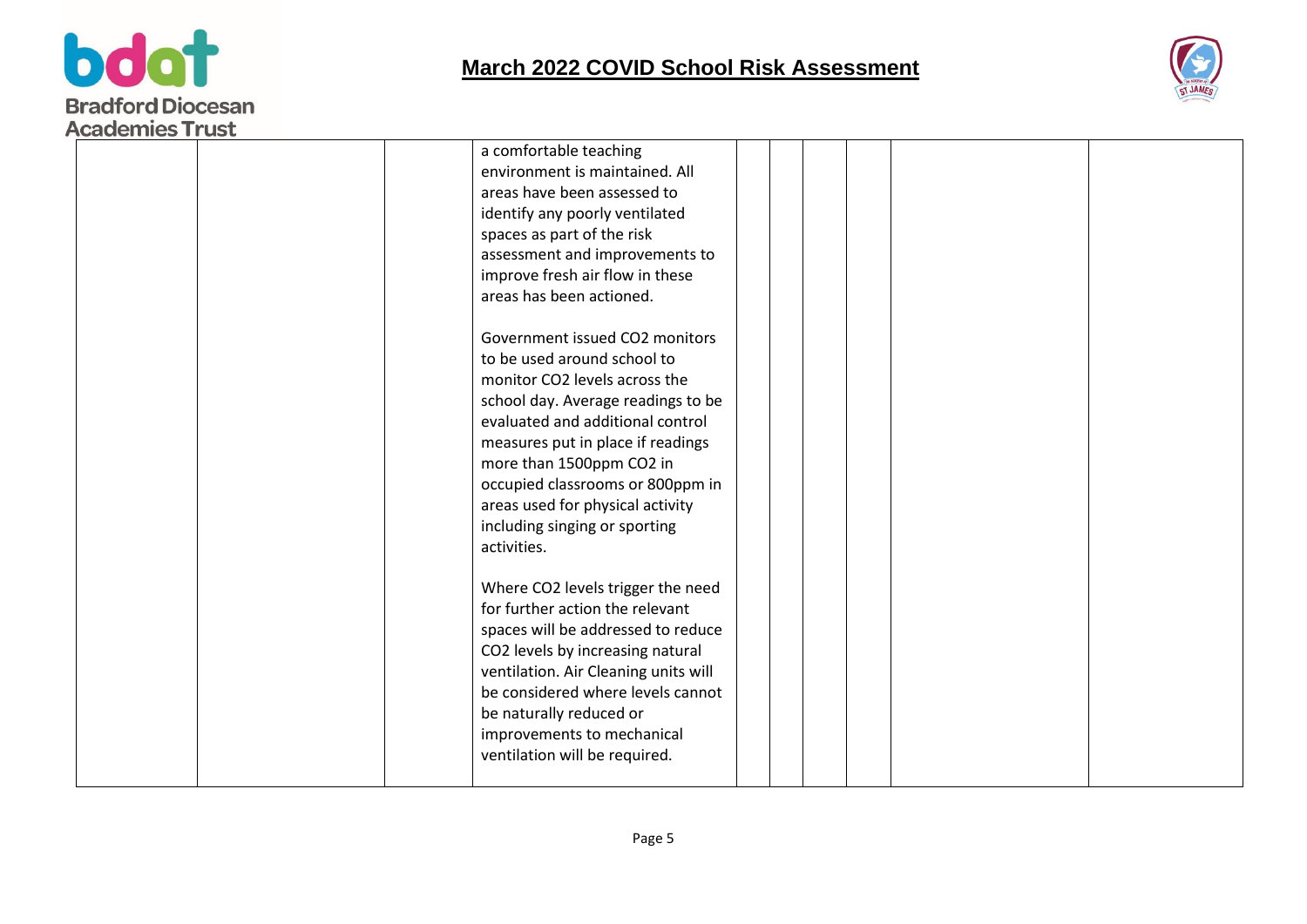



| nuuuniituu iluu |                                         |  |  |
|-----------------|-----------------------------------------|--|--|
|                 | Mechanical ventilation systems          |  |  |
|                 | have been adjusted to increase the      |  |  |
|                 | ventilation rate wherever possible      |  |  |
|                 | and checked to confirm that             |  |  |
|                 | normal operation meets current          |  |  |
|                 | guidance and that only fresh            |  |  |
|                 | outside air is circulated. The          |  |  |
|                 | systems have been adjusted to full      |  |  |
|                 | fresh air or, if this was not possible, |  |  |
|                 | then systems will be operated as        |  |  |
|                 | normal as long as they are within a     |  |  |
|                 | single room and supplemented by         |  |  |
|                 | an outdoor air supply.                  |  |  |
|                 | We will balance the need for            |  |  |
|                 | increased ventilation while             |  |  |
|                 | maintaining a comfortable               |  |  |
|                 | temperature.                            |  |  |
|                 | Follow public health advice on          |  |  |
|                 | testing, self-isolation and             |  |  |
|                 | managing confirmed cases of             |  |  |
|                 | COVID-19                                |  |  |
|                 |                                         |  |  |
|                 | All pupils, staff and other adults      |  |  |
|                 | should follow public health advice      |  |  |
|                 | on when to self-isolate and what to     |  |  |
|                 | do.                                     |  |  |
|                 |                                         |  |  |
|                 | They should not come into school if     |  |  |
|                 | they have symptoms, have had a          |  |  |
|                 | positive test result or other reasons   |  |  |
|                 | requiring them to stay at home due      |  |  |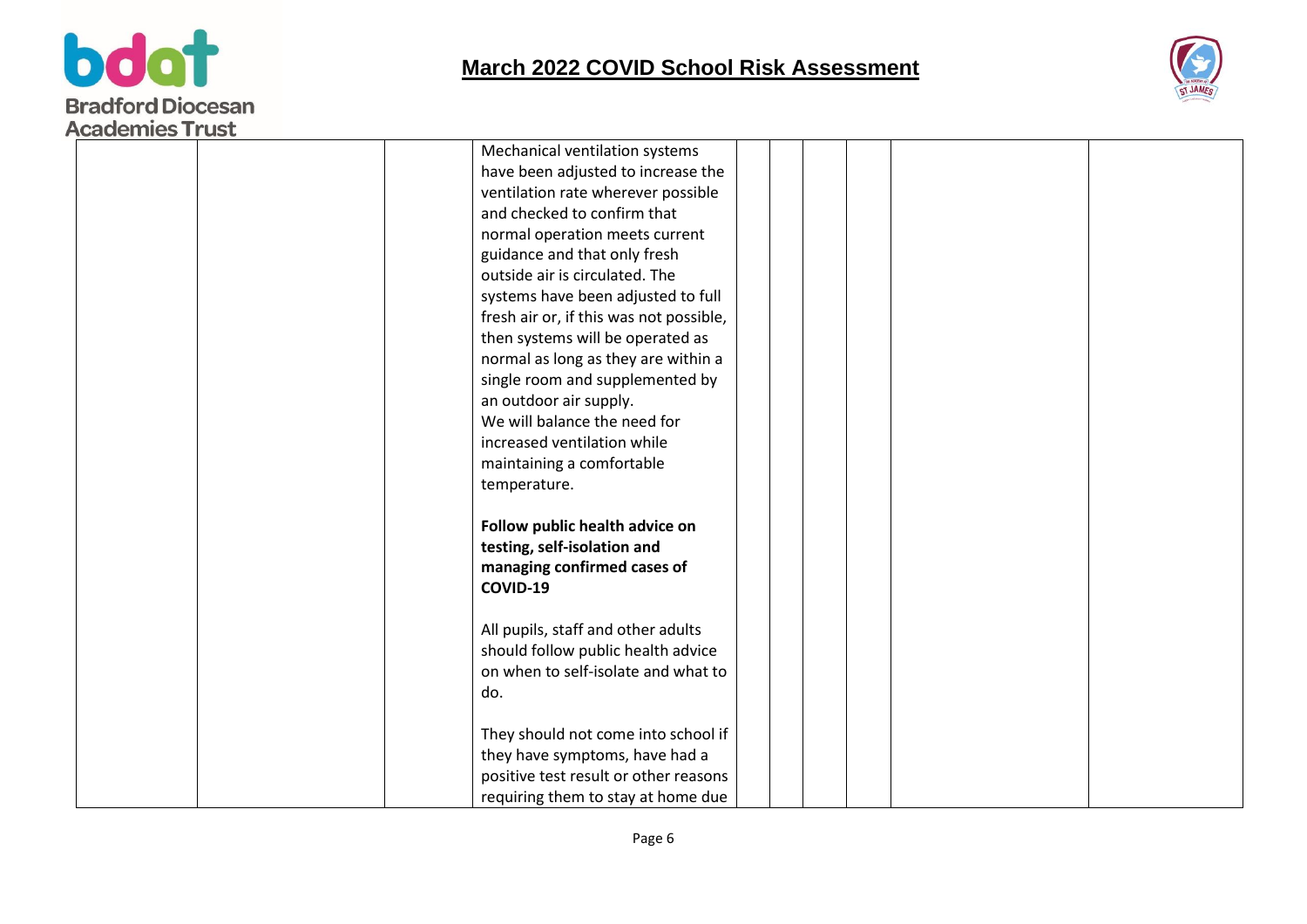



|  | to the risk of them passing on<br>COVID-19. |  |  |  |  |
|--|---------------------------------------------|--|--|--|--|
|  |                                             |  |  |  |  |

| Activity/Task/       | Hazard                 | <b>Persons</b> | <b>Existing</b>                    | э |                | R. | Re | <b>Further Control</b>   | Date further |
|----------------------|------------------------|----------------|------------------------------------|---|----------------|----|----|--------------------------|--------------|
| <b>Risk From</b>     |                        | at Risk        | <b>Control Measures</b>            |   |                |    | s  | <b>Measures required</b> | measures     |
|                      |                        |                |                                    |   |                |    |    |                          | completed by |
| <b>Travelling to</b> | Transmission of        | Student        | Face coverings - Staff and pupils  | 4 | $\overline{2}$ | 8  | M  | Further advice on face   | 1/4/2022     |
| and from             | coronavirus through    |                | should follow wider advice on face |   |                |    |    | coverings can be seen    |              |
| school on            | mixing of students     |                | coverings outside of school,       |   |                |    |    | here:                    |              |
| public and/or        | outside of normal peer |                | including on transport to and from |   |                |    |    | https://www.gov.uk/gove  |              |
| dedicated            | group.                 |                | school.                            |   |                |    |    | rnment/publications/face |              |
| transport.           |                        |                |                                    |   |                |    |    | -coverings-when-to-wear- |              |
|                      |                        |                |                                    |   |                |    |    | one-and-how-to-make-     |              |
|                      |                        |                |                                    |   |                |    |    | your-own/face-coverings- |              |
|                      |                        |                |                                    |   |                |    |    | when-to-wear-one-and-    |              |
|                      |                        |                |                                    |   |                |    |    | how-to-make-your-own     |              |

| issues discussed with<br>children and families | <b>Wellbeing and</b><br>anxiety<br>mitigation for<br>pupils and<br>staff | Increase of stress or<br>anxiety during this<br>period | Students/<br>Staff | The school have the following<br>currently in place to support pupils<br>at this time.<br>Circle Time<br>Meet and Greet<br>School counsellor and<br>Learning support team<br>available for all pupils.<br>Website updated and all | 3 | 3 | 9 | M | Pupil Wellbeing and<br>support - useful links and<br>sources of support<br>https://www.gov.uk/guid<br>ance/mental-health-and-<br>wellbeing-support-in-<br>schools-and-colleges | 1/4/2022 |
|------------------------------------------------|--------------------------------------------------------------------------|--------------------------------------------------------|--------------------|-----------------------------------------------------------------------------------------------------------------------------------------------------------------------------------------------------------------------------------|---|---|---|---|--------------------------------------------------------------------------------------------------------------------------------------------------------------------------------|----------|
|------------------------------------------------|--------------------------------------------------------------------------|--------------------------------------------------------|--------------------|-----------------------------------------------------------------------------------------------------------------------------------------------------------------------------------------------------------------------------------|---|---|---|---|--------------------------------------------------------------------------------------------------------------------------------------------------------------------------------|----------|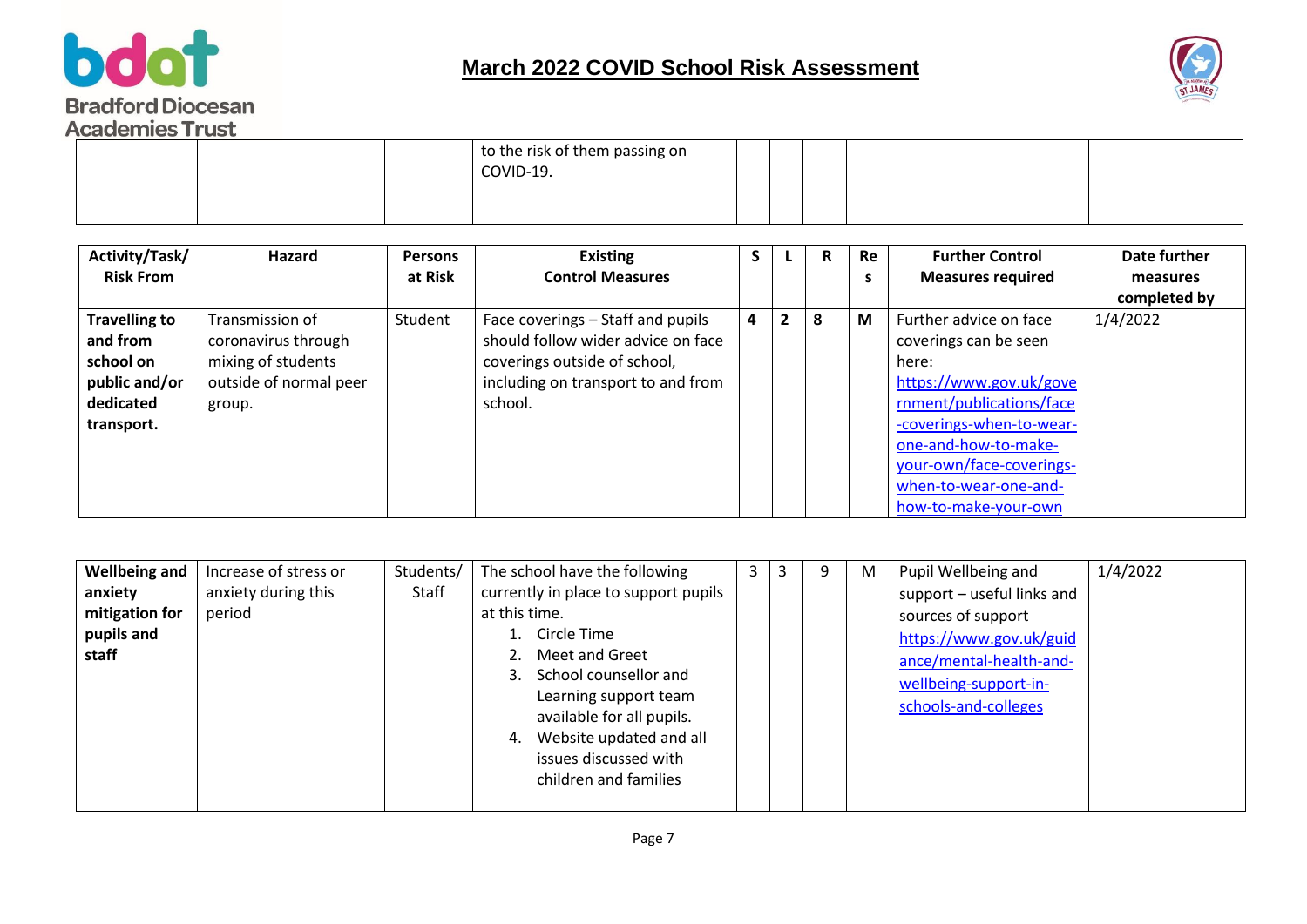



| The school have currently the<br>following in place to support staff<br>at this time.<br>1. Well-being Team and<br>committee established.<br>Well-being days $-1$ day<br>2.                                                                  | ACQUEILIES I LUSL |  |
|----------------------------------------------------------------------------------------------------------------------------------------------------------------------------------------------------------------------------------------------|-------------------|--|
| per year<br>Absence and other persons<br>3.<br>discussed and understood.<br>4. Good communication<br>between everyone.<br>5. Daily check ins by SLT on<br>staff.<br>Well being notice board<br>6.<br>with key information on for<br>support. |                   |  |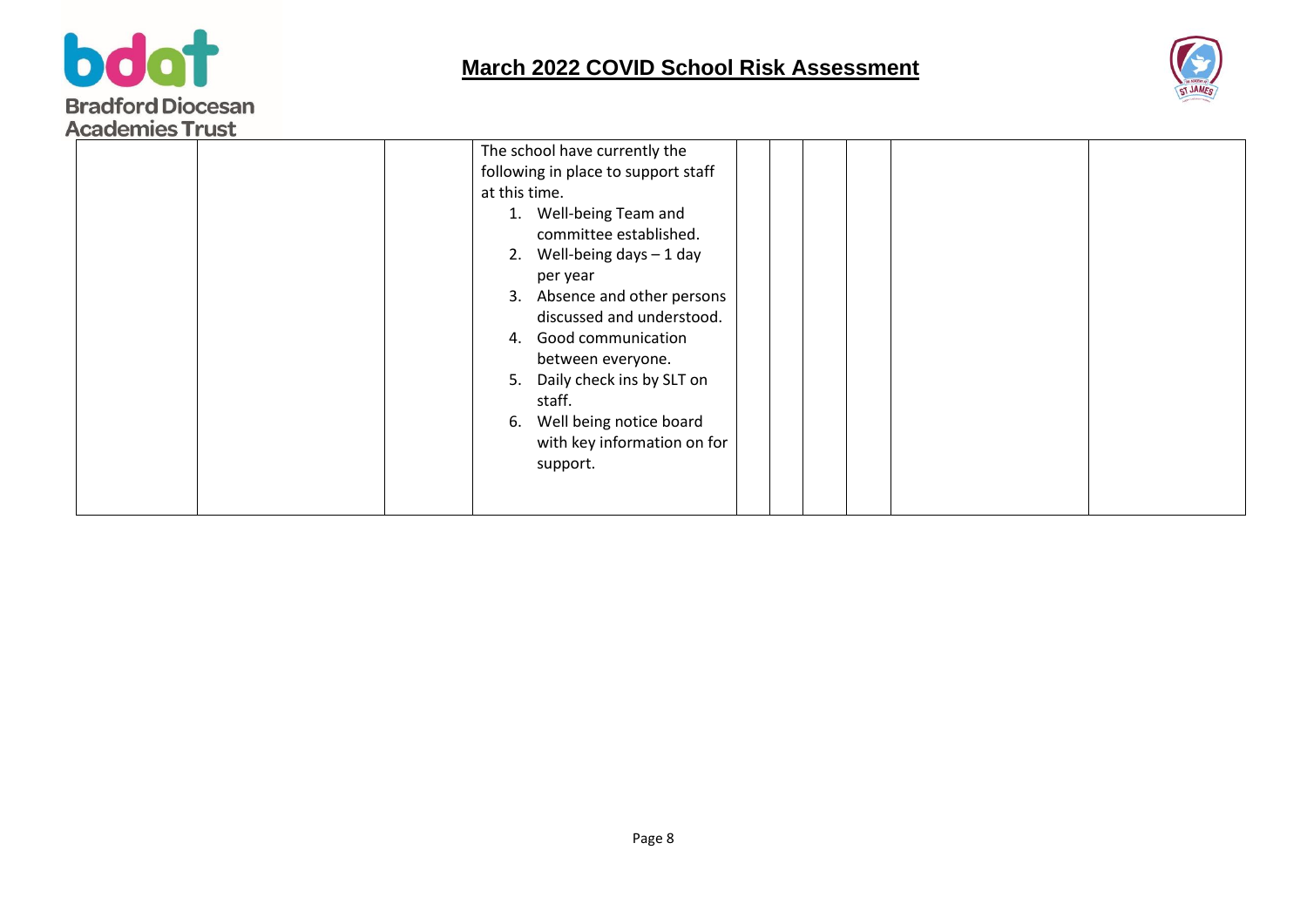



| Students/<br>Monitoring of<br><b>Educational</b><br>When considering booking a new<br>3<br>9<br>3<br>M<br>Staff/<br>visit, whether domestic or<br>international travel<br>visits and<br>Others<br>international, we will ensure there<br>guidance leading up to<br>wrap around<br>provision and<br>is adequate financial protection in<br>and during the planned<br>extra-<br>place.<br>visit.<br>curricular<br>We will be aware that the travel list<br>Risk assessments will<br>activity.<br>refer to general guidance<br>(and broader international travel<br>about educational visits<br>policy) is subject to change and<br>which is available and<br>green list countries may be moved<br>into amber or red. The travel lists<br>supported by specialist<br>advice from the Outdoor<br>may change during a visit we will<br>comply with international travel<br><b>Education Advisory Panel</b><br>legislation and will have<br>(OEAP).<br>contingency plans in place to<br>account for these changes as part<br>of our standard educational visit<br>policy.<br>More information on planning in<br>relation to extra-curricular<br>provision will be in accordance<br>with the guidance for providers<br>who run community activities,<br>holiday clubs, after-school clubs,<br>tuition and other out-of-school<br>provision for children. | Academies Frust |  |  |  |  |
|---------------------------------------------------------------------------------------------------------------------------------------------------------------------------------------------------------------------------------------------------------------------------------------------------------------------------------------------------------------------------------------------------------------------------------------------------------------------------------------------------------------------------------------------------------------------------------------------------------------------------------------------------------------------------------------------------------------------------------------------------------------------------------------------------------------------------------------------------------------------------------------------------------------------------------------------------------------------------------------------------------------------------------------------------------------------------------------------------------------------------------------------------------------------------------------------------------------------------------------------------------------------------------------------------------------------------------------------------|-----------------|--|--|--|--|
|                                                                                                                                                                                                                                                                                                                                                                                                                                                                                                                                                                                                                                                                                                                                                                                                                                                                                                                                                                                                                                                                                                                                                                                                                                                                                                                                                   |                 |  |  |  |  |
|                                                                                                                                                                                                                                                                                                                                                                                                                                                                                                                                                                                                                                                                                                                                                                                                                                                                                                                                                                                                                                                                                                                                                                                                                                                                                                                                                   |                 |  |  |  |  |
|                                                                                                                                                                                                                                                                                                                                                                                                                                                                                                                                                                                                                                                                                                                                                                                                                                                                                                                                                                                                                                                                                                                                                                                                                                                                                                                                                   |                 |  |  |  |  |
|                                                                                                                                                                                                                                                                                                                                                                                                                                                                                                                                                                                                                                                                                                                                                                                                                                                                                                                                                                                                                                                                                                                                                                                                                                                                                                                                                   |                 |  |  |  |  |
|                                                                                                                                                                                                                                                                                                                                                                                                                                                                                                                                                                                                                                                                                                                                                                                                                                                                                                                                                                                                                                                                                                                                                                                                                                                                                                                                                   |                 |  |  |  |  |
|                                                                                                                                                                                                                                                                                                                                                                                                                                                                                                                                                                                                                                                                                                                                                                                                                                                                                                                                                                                                                                                                                                                                                                                                                                                                                                                                                   |                 |  |  |  |  |
|                                                                                                                                                                                                                                                                                                                                                                                                                                                                                                                                                                                                                                                                                                                                                                                                                                                                                                                                                                                                                                                                                                                                                                                                                                                                                                                                                   |                 |  |  |  |  |
|                                                                                                                                                                                                                                                                                                                                                                                                                                                                                                                                                                                                                                                                                                                                                                                                                                                                                                                                                                                                                                                                                                                                                                                                                                                                                                                                                   |                 |  |  |  |  |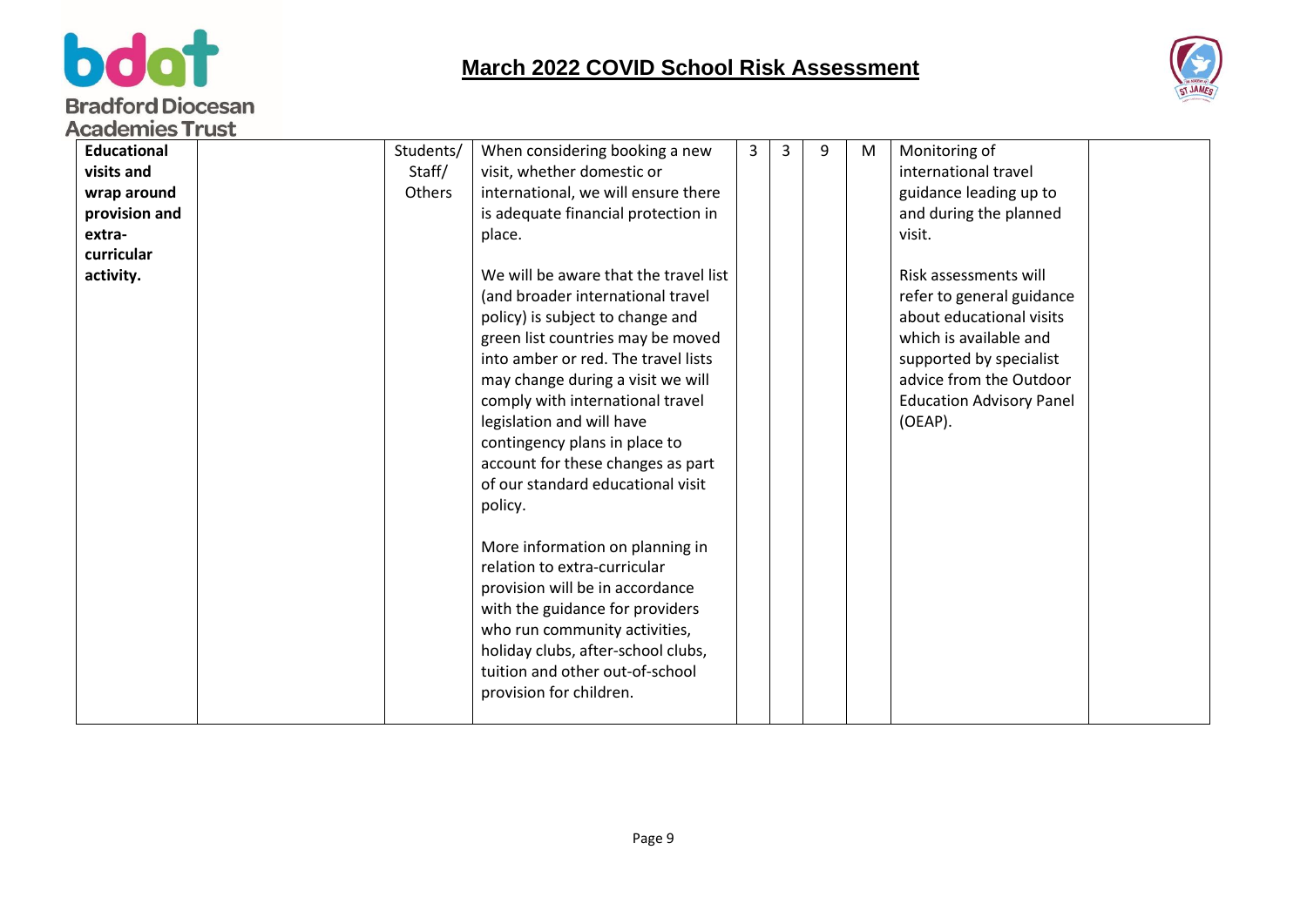



|                                                 |                            |                                                                    | Assessment authorised by Headteacher                                                                                                                                                                                                                       |                                                                                           |                    |
|-------------------------------------------------|----------------------------|--------------------------------------------------------------------|------------------------------------------------------------------------------------------------------------------------------------------------------------------------------------------------------------------------------------------------------------|-------------------------------------------------------------------------------------------|--------------------|
| <b>Print Name:</b><br><b>Christopher Tolson</b> |                            |                                                                    | Signature:<br>steer                                                                                                                                                                                                                                        |                                                                                           | Date:<br>7.03.2022 |
| <b>RISK RATING</b><br><b>SCORE</b>              | <b>RESIDUAL RISK LEVEL</b> | <b>MANAGERIAL ACTION</b>                                           |                                                                                                                                                                                                                                                            | <b>RISK RESULT</b>                                                                        |                    |
| $1 - 5$                                         | L - LOW                    | Monitor, no action normally required                               |                                                                                                                                                                                                                                                            | <b>Acceptable = Risk Level &amp; Controls Acceptable</b>                                  |                    |
| $6 - 10$                                        | <b>M-MEDIUM</b>            | Attempt to improve controls so far as is reasonably<br>practicable |                                                                                                                                                                                                                                                            |                                                                                           |                    |
| $11 - 25$                                       | H - HIGH                   | Priority action to be taken to apply control measures              |                                                                                                                                                                                                                                                            | Not Acceptable = Risk Level & Controls Not<br><b>Acceptable - Further Action Required</b> |                    |
|                                                 |                            |                                                                    | The Risk Assessment should be reviewed where circumstances change and/or at least annually. Significant changes will require a new risk assessment. For<br>minor changes complete the boxes below. Attach additional Assessment Review Pages as necessary. |                                                                                           |                    |
|                                                 |                            |                                                                    | <b>Assessment Review</b>                                                                                                                                                                                                                                   |                                                                                           |                    |
| Reviewed by: Helen Jacklin                      |                            |                                                                    | <b>Review date: 7/3/2022</b>                                                                                                                                                                                                                               | Existing risk assessment valid? (Y/N): Y                                                  |                    |